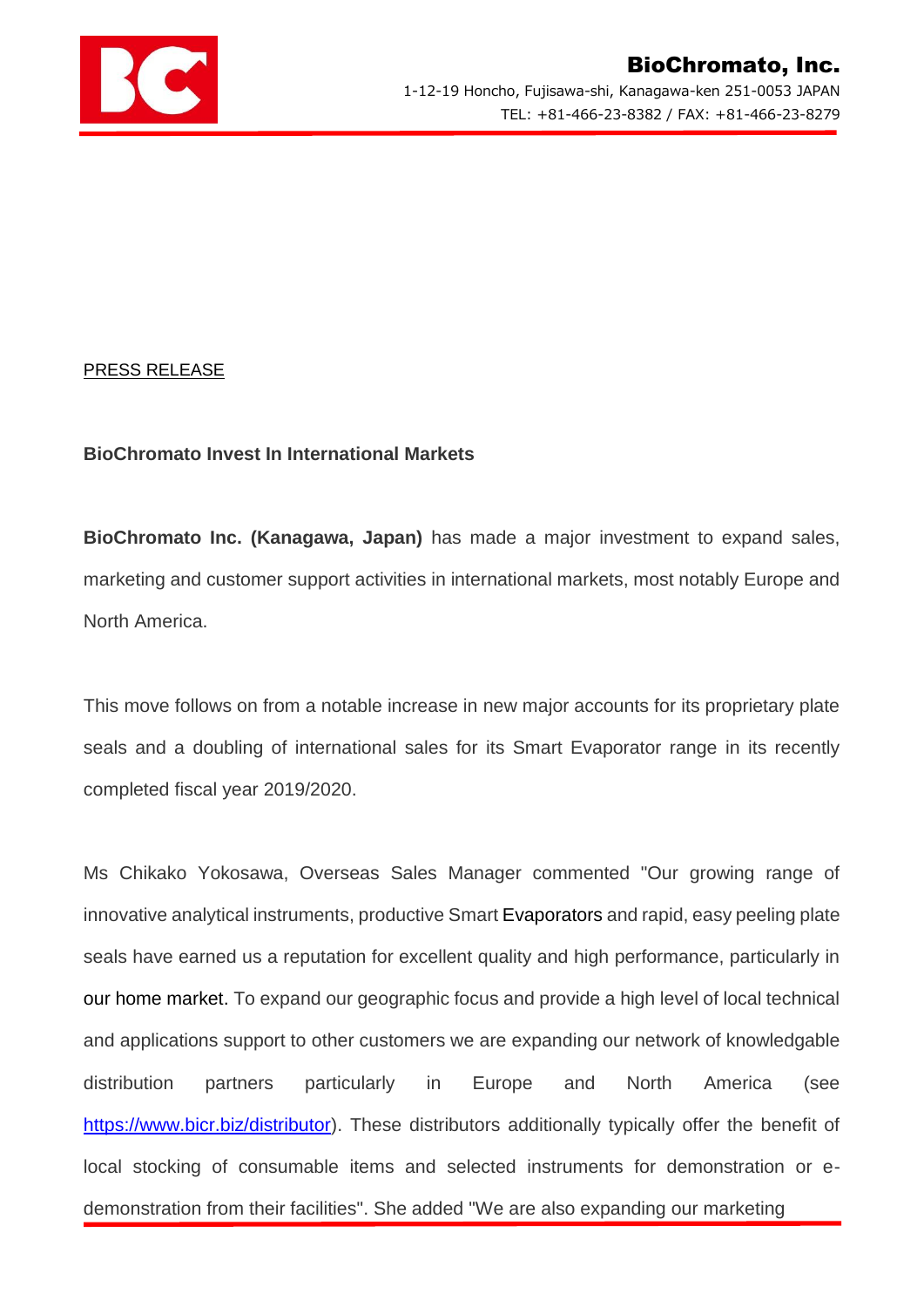

support activities though regular creation and dissemination of informative content describing our product innovations, topical application solutions and services we are able to provide".

For further information on BioChromato product range please visit<https://biochromato.com/> or contact the company on +81-466-23-8382 / [europe@bicr.co.jp](mailto:europe@bicr.co.jp) / [northamerica@bicr.co.jp](mailto:northamerica@bicr.co.jp) / [enquiries@bicr.co.jp.](mailto:enquiries@bicr.co.jp)

Founded in 1983, BioChromato Inc is a respected Japanese manufacturer of unique highquality products for chemical laboratories. Through its team of experienced technical experts and network of specialist distributors - BioChromato's aim is to enhance the efficiency of research and development through its development of problem-solving laboratory instruments and consumables.

**AUGUST 2020 Biochromatopr3.doc**